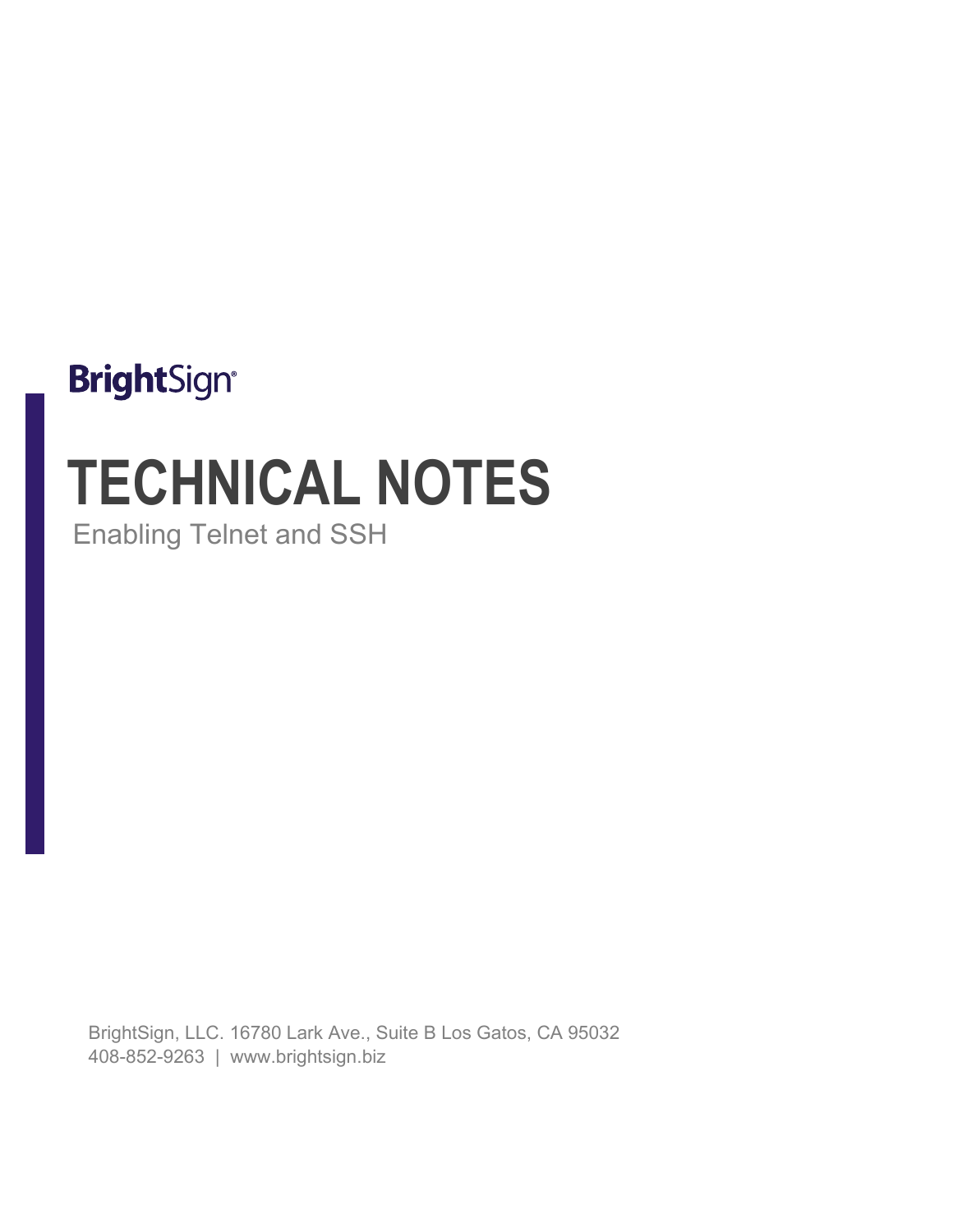# **INTRODUCTION**

This tech note outlines how to enable Telnet and/or SSH on a networked BrightSign player. You can use Telnet/SSH to receive system logging and script debugging output from the player, which is useful when the serial port (the default output for debugging information) is not acessible. Telnet and SSH have been tested and proven to work with PuTTY, but any client with Telnet/SSH support should work.

Telnet offers no security features, while SSH uses encrypted sessions and requires credentials to access the shell. However, for security reasons, we do not recommend enabling either Telnet or SSH in a production environment; they should only be used for debugging presentations in a test environment.

# **Enabling Telnet**

**Important**: *Telnet support requires firmware version 4.8.88 or later.*

```
To enable Telnet on a player, run an autorun.brs script containing the following code:
reg = CreateObject("roRegistrySection", "networking")
reg.write("telnet","23")
```
This will allow a Telnet connection on port 23 (the default port for Telnet). You can change the write() parameter to open Telnet on a different port if desired.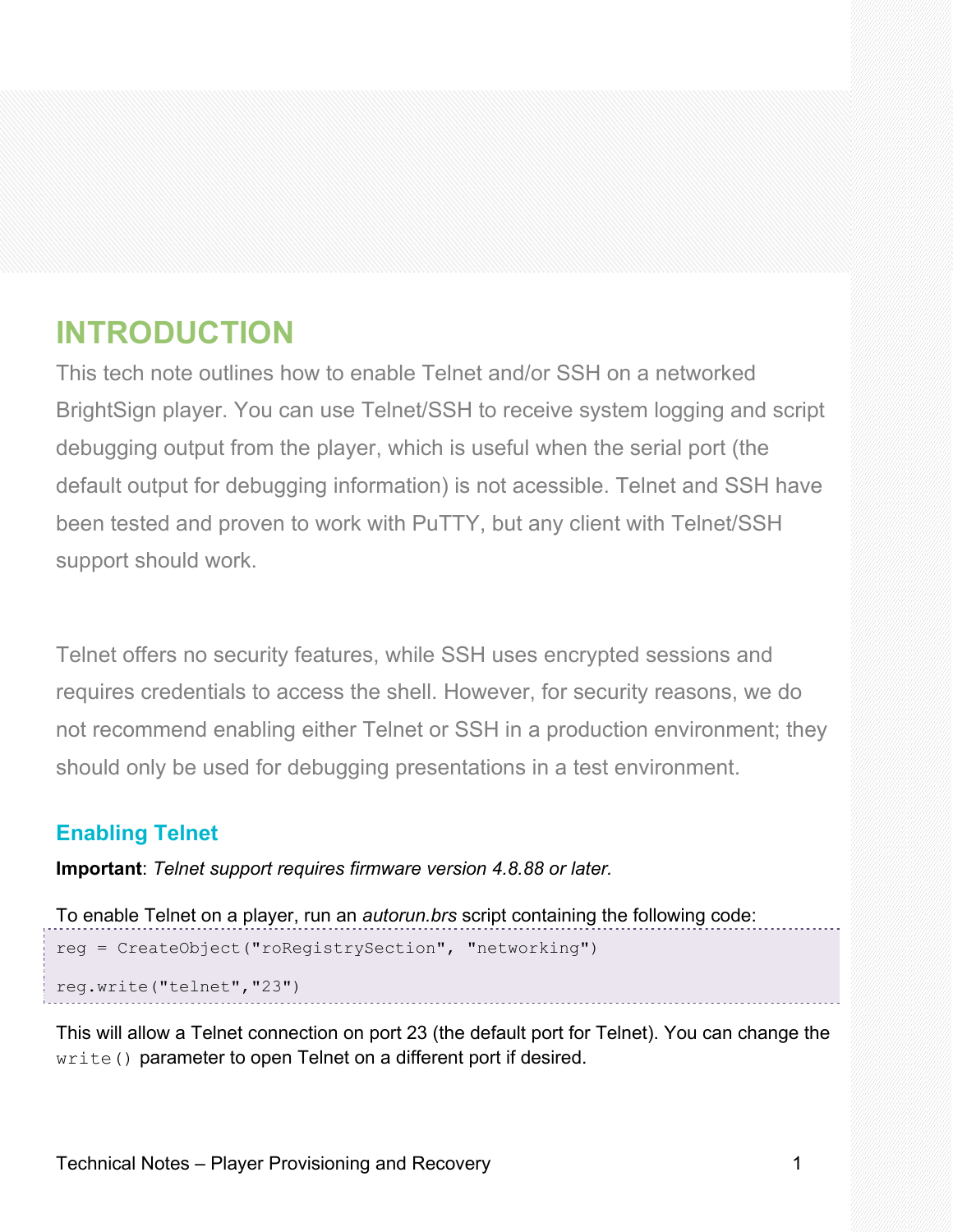Telnet will not be enabled until the script exits and the player reboots. You can use the RebootSystem() function to terminate the *autorun.brs* script and reboot the player.

#### **Disabling Telnet**

To disable Telnet, run an *autorun.brs* script containing the following code:

```
reg = CreateObject("roRegistrySection", "networking")
reg.delete("telnet")
```
## **Enabling SSH**

**Important**: *SSH support requires firmware version 5.0.22 or later.*

To enable SSH on a player, run an *autorun.brs* containing the following code:

```
reg = CreateObject("roRegistrySection", "networking")
reg.write("ssh","22")
n=CreateObject("roNetworkConfiguration", 0)
n.SetLoginPassword("password")
n.Apply()
```
This will allow an SSH connection on port 22 (the default port for SSH). You can change the write() parameter to open SSH on a different port. Note that the interface number used to create the *roNetworkConfiguration* instance (0 for Ethernet or 1 for WiFi) is not significant.

The code also sets the SSH login password to "root", which can be changed by editing the SetLoginPassword() parameter. The username will always be "brightsign".

SSH will not be enabled until the script exits and the player reboots. You can use the RebootSystem() function to terminate the *autorun.brs* script and reboot the player. Alternatively, you can use the END function to exit the script, then reboot the player manually.

### **Disabling SSH**

To disable SSH, run an *autorun.brs* script containing the following code:

```
reg = CreateObject("roRegistrySection", "networking")
```

```
reg.delete("ssh")
```
The player will need to be rebooted for this setting to take effect.